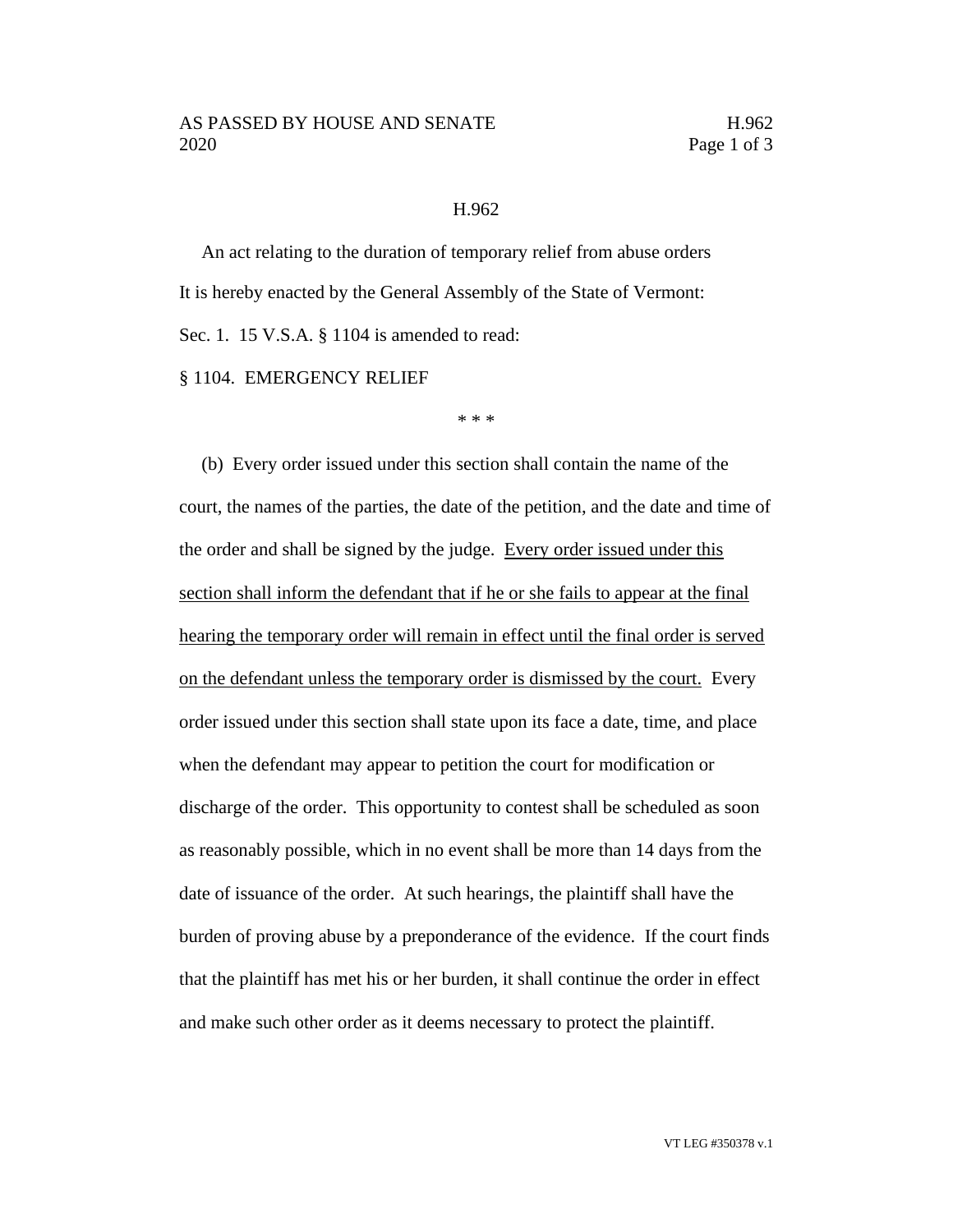Sec. 2. 15 V.S.A. § 1105 is amended to read:

## § 1105. SERVICE

(a) A complaint or ex parte temporary order or final order issued under this chapter shall be served in accordance with the Vermont Rules of Civil Procedure and may be served by any law enforcement officer. A court that issues an order under this chapter during court hours shall promptly transmit the order electronically or by other means to a law enforcement agency for service.

 $(b)(1)$  A defendant who attends a hearing held under section 1103 or 1104 of this title at which a temporary or final order under this chapter is issued and who receives notice from the court on the record that the order has been issued shall be deemed to have been served. A defendant notified by the court on the record shall be required to adhere immediately to the provisions of the order. However, even when the court has previously notified the defendant of the order, the court shall transmit the order for additional service by a law enforcement agency.

(2) An ex parte temporary order issued under this chapter shall remain in effect until either it is dismissed by the court or the petition is denied at the final hearing. If the plaintiff fails to appear at the final hearing, the petition shall be dismissed, provided that the court may continue the temporary order until the final hearing if it makes findings on the record stating why there is